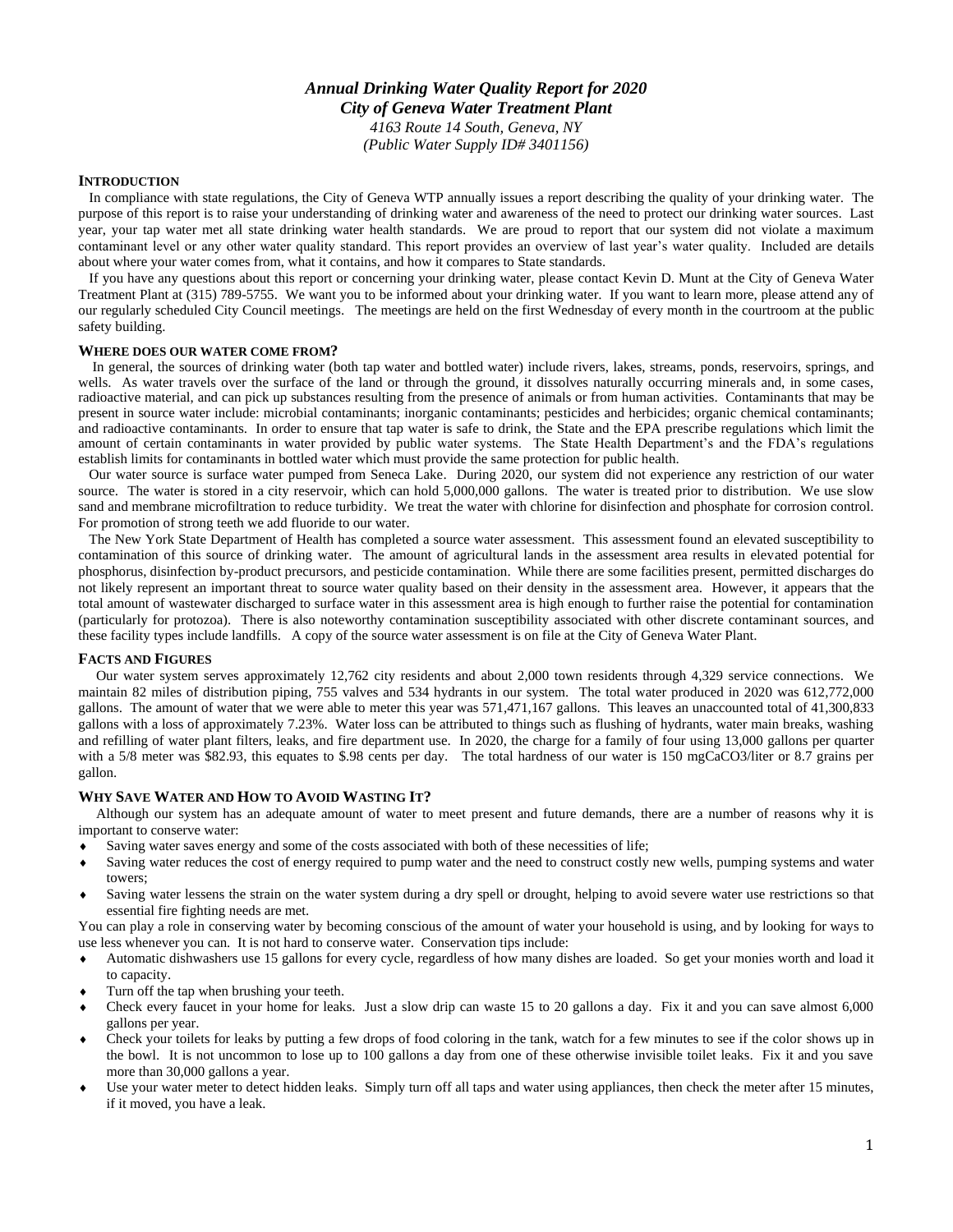#### **ARE THERE CONTAMINANTS IN OUR DRINKING WATER?**

 As the State regulations require, we routinely test your drinking water for numerous contaminants. These contaminants include: total coliform, turbidity, inorganic compounds, nitrate, nitrite, lead and copper, volatile organic compounds, total trihalomethanes, and synthetic organic compounds. The table presented below depicts which compounds were detected in your drinking water. The State allows us to test for some contaminants less than once per year because the concentrations of these contaminants do not change frequently. Some of our data, though representative, is more than one year old.

 It should be noted that all drinking water, including bottled drinking water, may be reasonably expected to contain at least small amounts of some contaminants. The presence of contaminants does not necessarily indicate that water poses a health risk. More information about contaminants and potential health effects can be obtained by calling the EPA's Safe Drinking Water Hotline (800-426-4791) or the Geneva District Office of the NYS Health Department at (315) 789-3030.

| <b>Table of Detected Contaminants</b>                                                                                        |                     |                          |                                                                  |               |                        |                                   |                                                                                                                                                               |
|------------------------------------------------------------------------------------------------------------------------------|---------------------|--------------------------|------------------------------------------------------------------|---------------|------------------------|-----------------------------------|---------------------------------------------------------------------------------------------------------------------------------------------------------------|
| Contaminant                                                                                                                  | Violation<br>Yes/No | Date of<br>Sample        | Level<br>Detected<br>Range                                       | Unit          | <b>MCLG</b>            | Regulatory<br>Limit<br>MCL & AL   | Likely Source of Contamination                                                                                                                                |
| <b>Total Trihalomethanes</b><br>(chloroform, bromoform,<br>bromodichloromethane,<br>dibromochloromethane)<br>(**** Footnote) | NO                  | Quarterly<br>2020        | 57.44<br>(4quarter)<br>average.)<br>$(23-98.6)$<br>Low-High      | $\frac{u}{g}$ | N/A                    | $MCL=80$<br>Annual<br>Avg.        | By-product of drinking water chlorination needed to kill<br>harmful organisms. TTHMs are formed when source water<br>contains large amounts of organic matter |
| Haloacetic acids (mono-, di-,<br>and trichloroacetic acid, and<br>mono-and di-bromoacetic<br>acid) (**** Footnote)           | NO                  | <b>Ouarterly</b><br>2020 | 22.68<br>(4 quarter<br>average.)<br>$(15.9 - 35.40)$<br>Low-High | ug/l          | N/A                    | $MCL=60$<br>Annual<br>Avg.        | By-product of drinking water chlorination                                                                                                                     |
| <b>HABS</b>                                                                                                                  | $\overline{NO}$     | Aug-Oct                  | >0.3                                                             | Ug/l          | N/A                    | $1.6 \mu g/L$ for<br>microcystins | Blue/Green algae formation at raw water intake.                                                                                                               |
| Pfos/pfoa                                                                                                                    | N <sub>O</sub>      | Oct $&$<br>Dec           | >1.8                                                             | ng/l          | N/A                    | Action level<br>$10$ ng/ $1$      | Possibly the Seneca Army Depot                                                                                                                                |
| nitrate                                                                                                                      | NO                  | 2/2020                   | 0.50                                                             | mg/1          | 10                     | $MCL=10$                          | Runoff from fertilizer use; leaching from septic tanks,<br>sewage; erosion of natural deposits                                                                |
| antimony                                                                                                                     | NO                  | 2/2020                   | < 0.0002                                                         | mg/1          | 50                     | $MCL=50$                          | Discharge from petroleum and metal refineries; erosion of<br>natural deposits; discharge from mines                                                           |
| nickel                                                                                                                       | NO                  | 2/2020                   | 0.0007                                                           | mg/l          | 0.100                  | $MCL=0.100$                       | Metal alloys; electroplating; batteries; chemical production                                                                                                  |
| fluoride                                                                                                                     | NO                  | Monthly<br>2020          | 0.96                                                             | mg/1          | N/A                    | $MCL=2.2$                         | Erosion of natural deposits; water additive that promotes<br>strong teeth; discharge from fertilizer and aluminum<br>factories.                               |
| barium                                                                                                                       | NO                  | 2/2020                   | 0.0278                                                           | mg/1          | $\overline{c}$         | $MCL=2$                           | Discharge of drilling wastes; discharge from metal<br>refineries; erosion of natural deposits                                                                 |
| Sodium (*** Footnote)                                                                                                        | $\overline{NO}$     | 2/2020                   | 72.1                                                             | mg/1          | N/A                    | ***                               | Naturally occurring; road salt; water softeners; animal waste                                                                                                 |
| Lead (* Footnote)                                                                                                            | NO                  | Oct/2020                 | 5.3<br>$(0.0-17.5)$                                              | ug/l          | N/A                    | $AL=15$                           | Corrosion of household plumbing systems; erosion of<br>natural deposits                                                                                       |
| copper                                                                                                                       | NO                  | Oct/2020                 | 0.37<br>$(0.022 - 0.814)$                                        | mg/1          | 1.3                    | $AL=1.3$                          | Corrosion of household plumbing deposits; leaching from<br>wood preservatives                                                                                 |
| (**<br>Turbidity (Distribution)<br>Footnote)                                                                                 | NO                  | Apr/2020                 | 2.15                                                             | <b>NTU</b>    | < 5.0<br><b>NTU</b>    | $>5.0**$                          | Highest sample measured from the field.<br>Heavy use / water main breaks.                                                                                     |
| -Micro-Filters finished water<br>-Sand Filters finished water                                                                | $\overline{NO}$     | 2020                     | $0.02 - 0.28$<br>$0.02 - 0.21$                                   | <b>NTU</b>    | ${<}1.0$<br><b>NTU</b> | 95% of<br>samples<br>${<}1.0**$   | Samples taken at the Water Plant.<br>Soil runoff                                                                                                              |
| Radium 226<br>Radium 228<br>Gross Alpha                                                                                      | NO                  | Sept<br>2013             | $-0.0523 + (-0.4)$<br>$-1.819 + / -.868$<br>$0.371 + (-0.496)$   | pCi/<br>L     | $\overline{0}$         | $MCL=5$                           | Erosion of natural deposits.                                                                                                                                  |

\*The level presented represents the 90<sup>th</sup> percentile of the 30 sites tested. A percentile is a value on a scale of 100 that indicates the percent of a distribution that is equal to or below it. The 90<sup>th</sup> percentile is equal to or greater than 90% of the lead or copper values detected at your water system. In this case, thirty samples were collected at your water system and the 90th percentile value was the third highest value. The action level for Lead and Copper was not exceeded.

\*\* Turbidity is a measure of the cloudiness of the water. We test it because it is a good indicator of the effectiveness of our filtration system. Our highest single daily turbidity in the distribution system was (2.15 NTU) and occurred on 4-1-2020. State regulations require that turbidity must always be below 5 NTU in the distribution system. The regulations require that 95% of the filters turbidity samples collected have measurements below 1.0 NTU. Throughout all of 2020 we had NO measurements exceeding 1.0 NTU. \*\*\*Water containing more than 20 mg/l of sodium should not be used for drinking by people on severely restricted sodium diets. Water containing more than 270 mg/l of sodium

should not be used for drinking by people on moderately restricted sodium diets. \*\*\*\*THM/HAA5 levels represent the highest locational running annual average calculated from data collected.